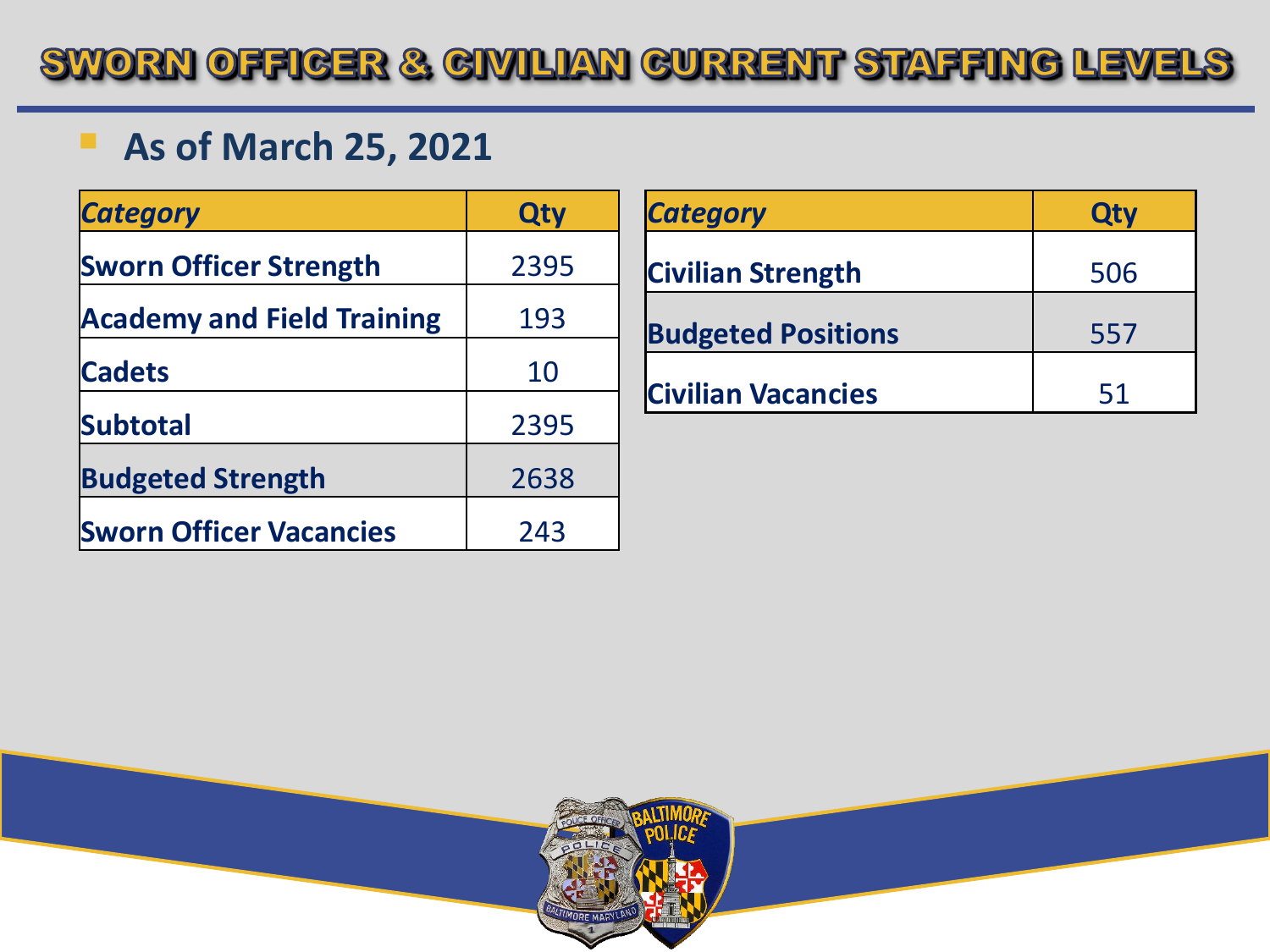## YTD POLICE CADET APPLICATIONS 2019-2021



 $2019$  2020 2021

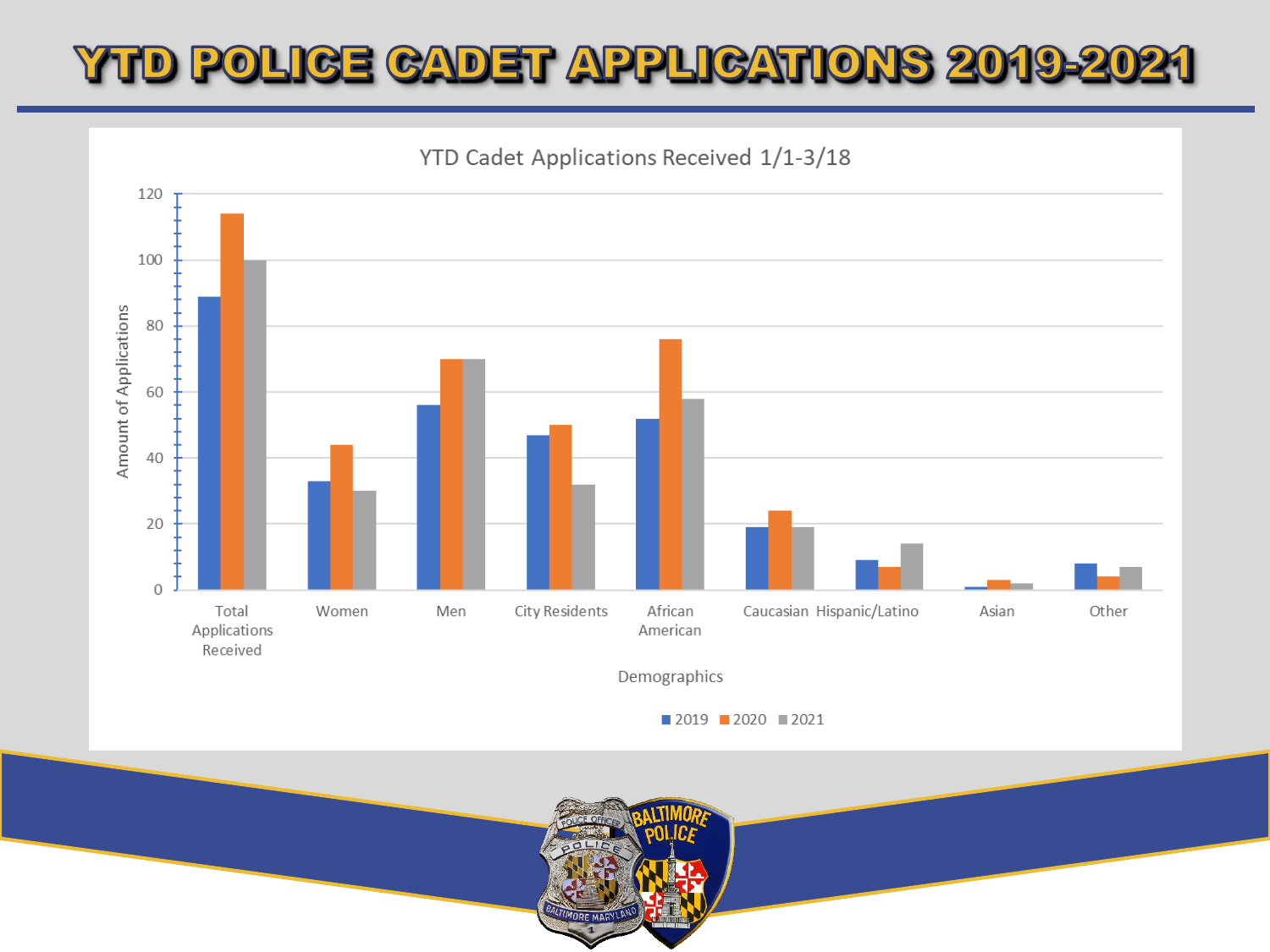## 1ST QUARTER POLICE GADET HIRES 2018-2021

| <b>Police Cadets Hired</b><br>Quarter 1 | $\mathbf{1}$   |      | 1              |       | 3                                                                                         |     | 1        |       |
|-----------------------------------------|----------------|------|----------------|-------|-------------------------------------------------------------------------------------------|-----|----------|-------|
| <b>Gender</b>                           |                |      |                |       | Hires 2021 % of Hires Hires 2020 % of Hires Hires 2019   % of Hires Hires 2018 % of Hires |     |          |       |
| Male                                    | 1              | 100% | 1              | 100%  | 2                                                                                         | 67% | 1        | 100%  |
| Female                                  | $\bf{0}$       | 0%   | $\bf{0}$       | $0\%$ | 1                                                                                         | 33% | $\bf{0}$ | $0\%$ |
| Race                                    |                |      |                |       |                                                                                           |     |          |       |
| African American                        | 1              | 100% | $\mathbf 1$    | 100%  | $\overline{2}$                                                                            | 67% | $\bf{0}$ | 0%    |
| Caucasian                               | $\bf{0}$       | 0%   | $\bf{0}$       | 0%    | 1                                                                                         | 33% | $\bf{0}$ | 0%    |
| Hispanic / Latino                       | $\bf{0}$       | 0%   | $\bf{0}$       | 0%    | $\overline{0}$                                                                            | 0%  | $\bf{0}$ | 0%    |
| Asian                                   | $\bf{0}$       | 0%   | $\overline{0}$ | 0%    | 0                                                                                         | 0%  | 1        | 100%  |
| Other                                   | $\overline{0}$ | 0%   | $\bf{0}$       | 0%    | 0                                                                                         | 0%  | $\bf{0}$ | 0%    |
| <b>Residence</b>                        |                |      |                |       |                                                                                           |     |          |       |
| <b>Baltimore City</b>                   |                | 100% | $\bf{0}$       | 0%    | 0                                                                                         | 0%  |          | 100%  |

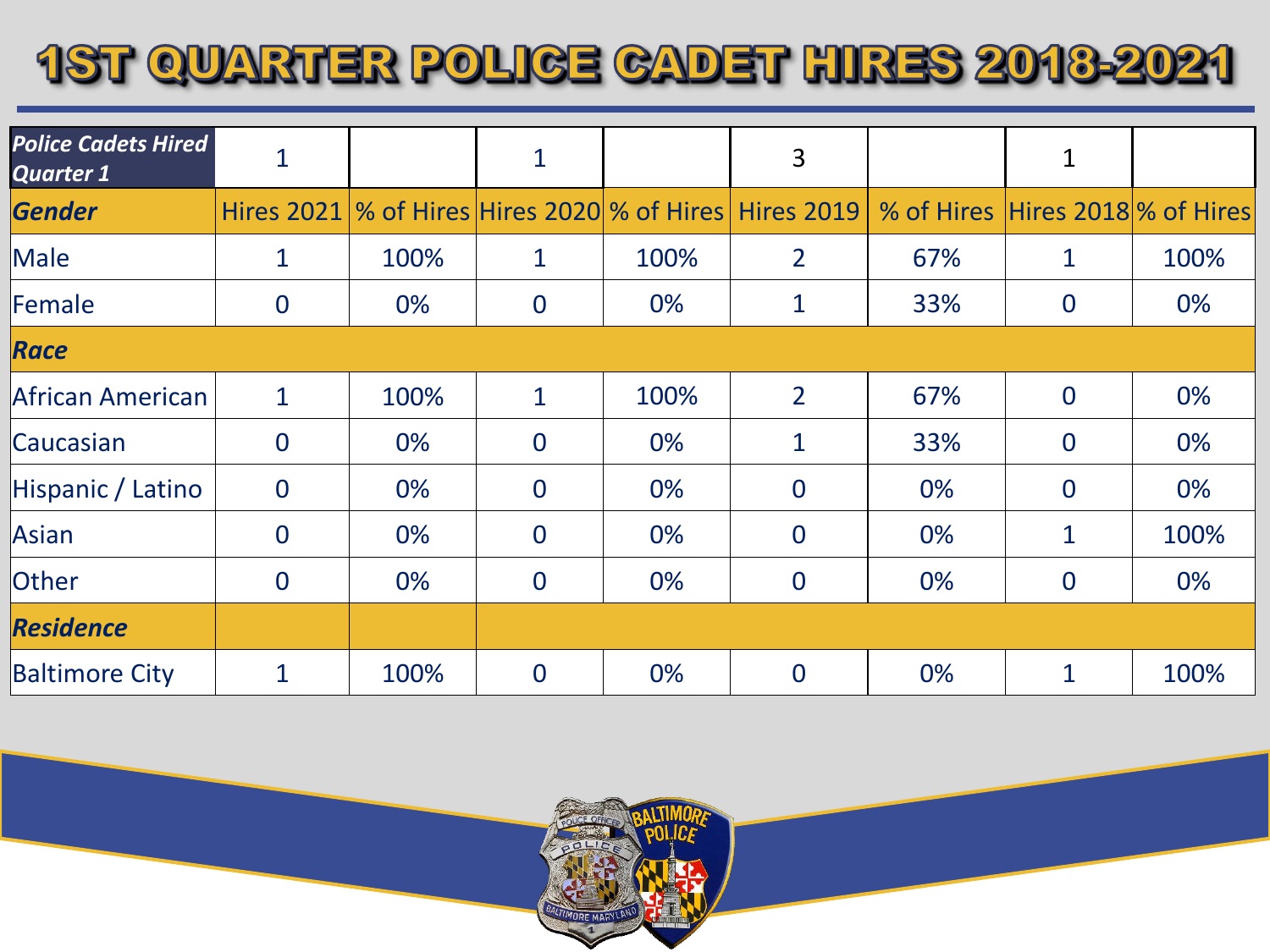# IST QUARTER POLICE CADET HIRES 2018-202

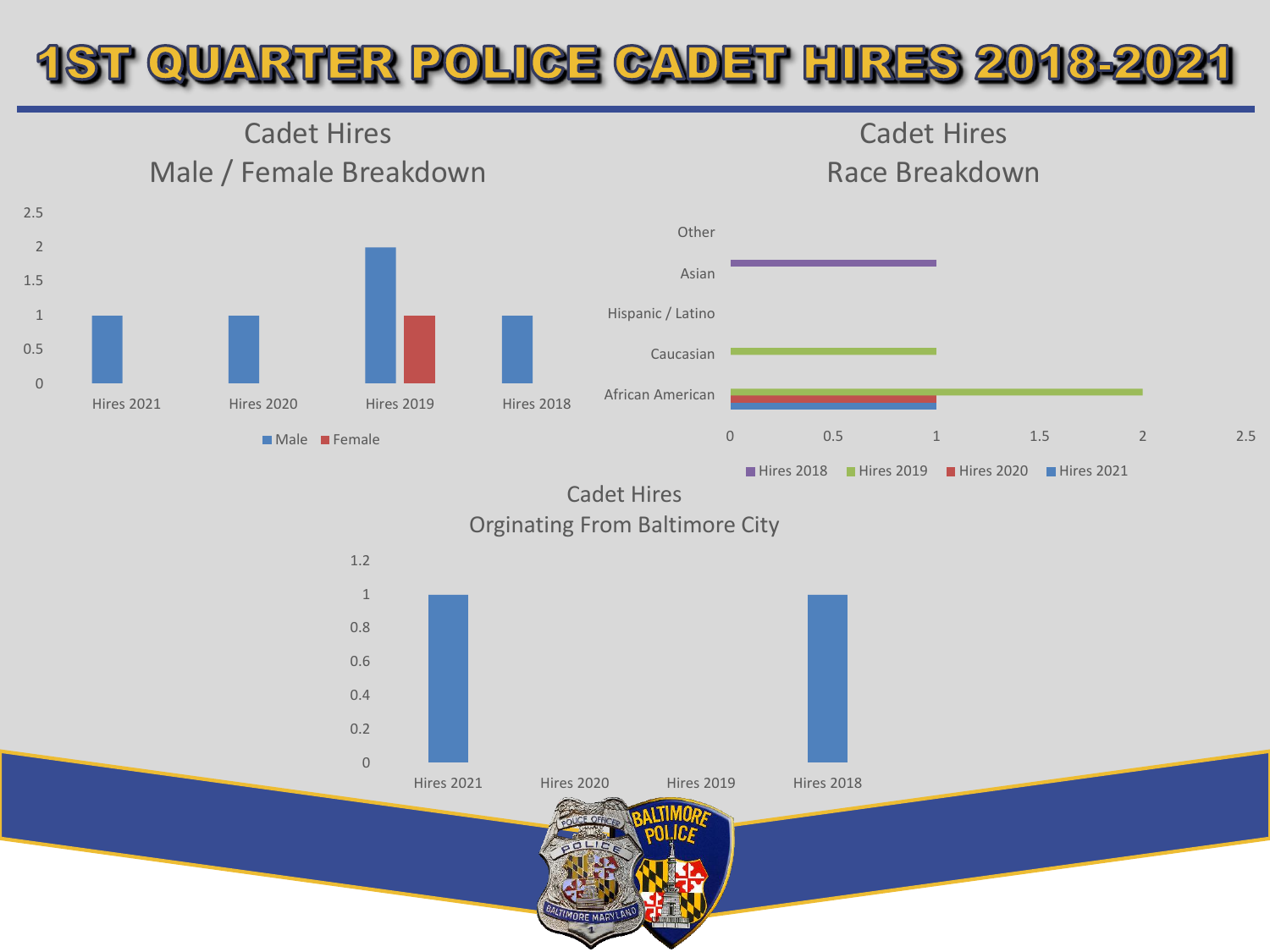

### **B** As of September 17, 2021

| <b>Category</b>                   | Qty  |
|-----------------------------------|------|
| <b>Sworn Officer Strength</b>     | 2368 |
| <b>Academy and Field Training</b> | 202  |
| <b>Cadets</b>                     | 9    |
| <b>Subtotal</b>                   | 2368 |
| <b>Budgeted Strength</b>          | 2639 |
| <b>Sworn Officer Vacancies</b>    | 271  |

| <b>Category</b>           | Qty |
|---------------------------|-----|
| <b>Civilian Strength</b>  | 489 |
| <b>Budgeted Positions</b> | 556 |
| <b>Civilian Vacancies</b> |     |